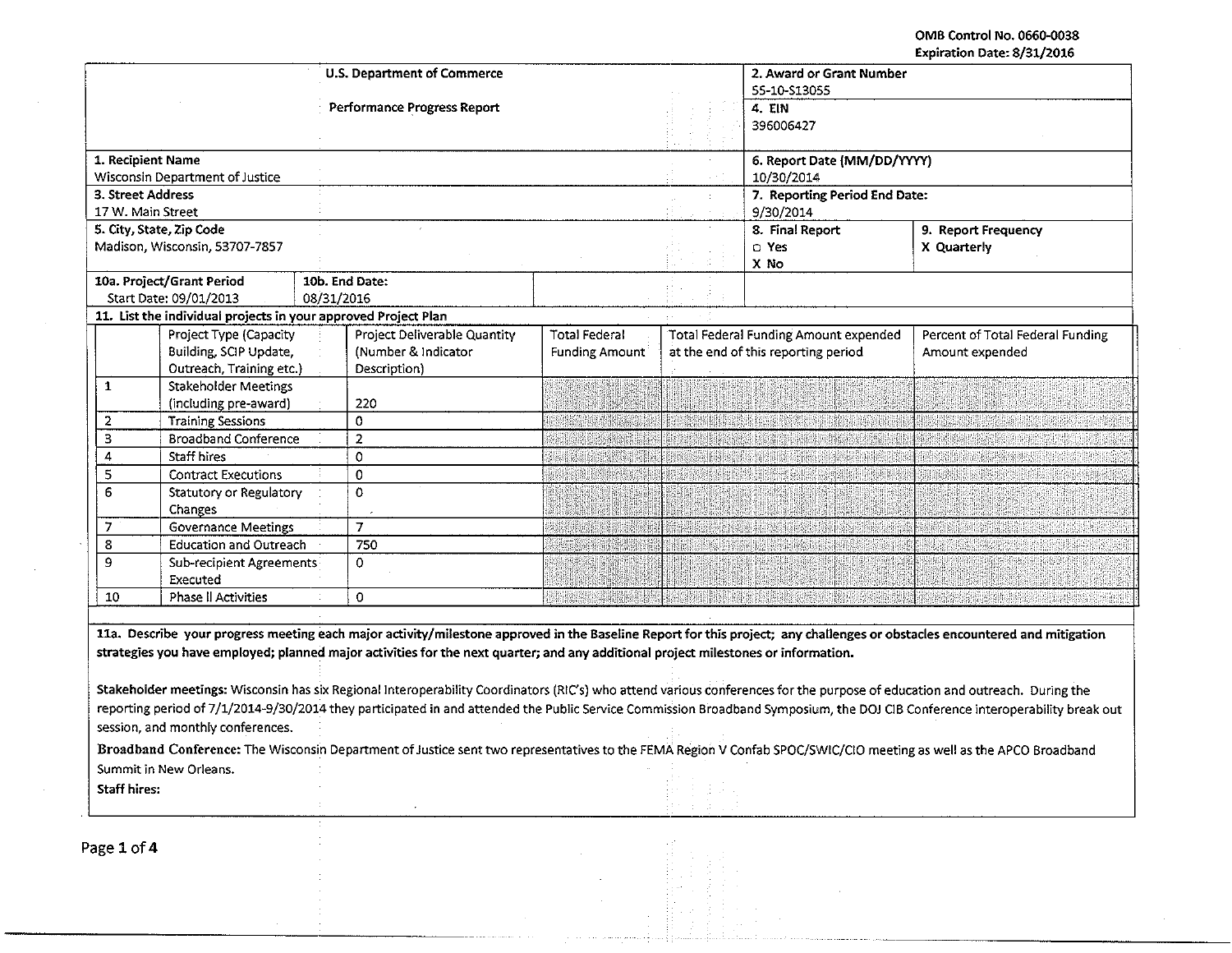Governance Meetings: During this reporting period, seven governance meetings were held throughout the State which are also used for education and outreach on the Nationwide Public Safety Broadband Network. They were the West Central Region SCIP Implementation Council Meeting, Northeast SCIP Implementation Council Meeting, Public Safety Wireless Broadband Workgroup meeting, East Central Regional SOP Implementation Council, South East Region SCIP Implementation Council, North West Region SCIP Implementation Council, and one lnteroperability Council meeting.

Other Activities: WI Department of Justice staff participated in several other activities, which included teleconferences, meetings, and phone interviews. For this reporting period we had tvvo FirstNet Region V conference calls, a FirstNet 2014 Quarterly Webinar, three Regional SCIP Coordinator Teleconferences, and the Wisconsin Quarterly Call with SUGP staff. The SWIC was also invited to give a presentation at the DOJ's Crime Information Bureau Annual Conference in Green Bay, WI. The presentation, "What's New in Interop", gave an overview of the FirstNet history, vision, and a roadmap for the future. In addition, DOJ staff participated in the following webinars or teleconferences: Public Safety Broadband: The State of the States, SPOC and PSAC conference call: FirstNet Board Meeting Outcomes, and the FirstNet Webinar: RFI and PN Review for SPOCs and PSAC members.

11b. If the project team anticipates requesting any changes to the approved Baseline Report in the next quarter, describe those below. Note that any substantive changes to the Baseline Report must be approved by the Department of Commerce before implementation.

No changes anticipated at this time.

llc. Provide arry other information that would be useful to NTIA as it assesses this project's progress.

Wisconsin continues to actively educate itself on the latest developments on NPSBN and FirstNet. We have been meeting with the other Region V states regarding collaboration for initial consultation with FirstNet.

lld. Describe any success stories or best practices you have identified. Please be as specific as possible.

Through the education and awareness campaign that Wisconsin has begun we are starting to receive responses from public safety regarding how they are currently using data, what they would need from the Nationwide. Public safety Broadband Network {NSPBN) to consider using. and what they desire from the NPSSN. By compiling this data we will be able to plan for the NPSBN in the best interest of Wisconsin and provide accurate and detailed information to FirstNet.

12. Personnel

12a. If the project is not fully staffed, describe how any lack of staffing may impact the project's time line and when the project will be fully staffed.

12b. Staffing Table

| Job Title                  | FTE % | Project(s) Assigned                                                                                                                                   | Change                                                      |
|----------------------------|-------|-------------------------------------------------------------------------------------------------------------------------------------------------------|-------------------------------------------------------------|
| Program and Policy Analyst | -50   | Provides administrative support relating to grant management, governance meetings,<br>outreach activities, and fulfill program reporting requirements | Changing this job title<br>to Program and Policy<br>Analyst |
| Justice Program Supervisor | .50   | Overall program oversight                                                                                                                             | Changed title                                               |
| <b>Grants Specialist 1</b> | .15   | Provides financial balances, completes Financial Status Report (FSR)                                                                                  |                                                             |
| Grants Specialist 2        | .15   | Completes travel reimbursement and pays general costs                                                                                                 |                                                             |
| Financial Officer          | .05   | Provides financial oversight for the federal award                                                                                                    |                                                             |

Page 2 of 4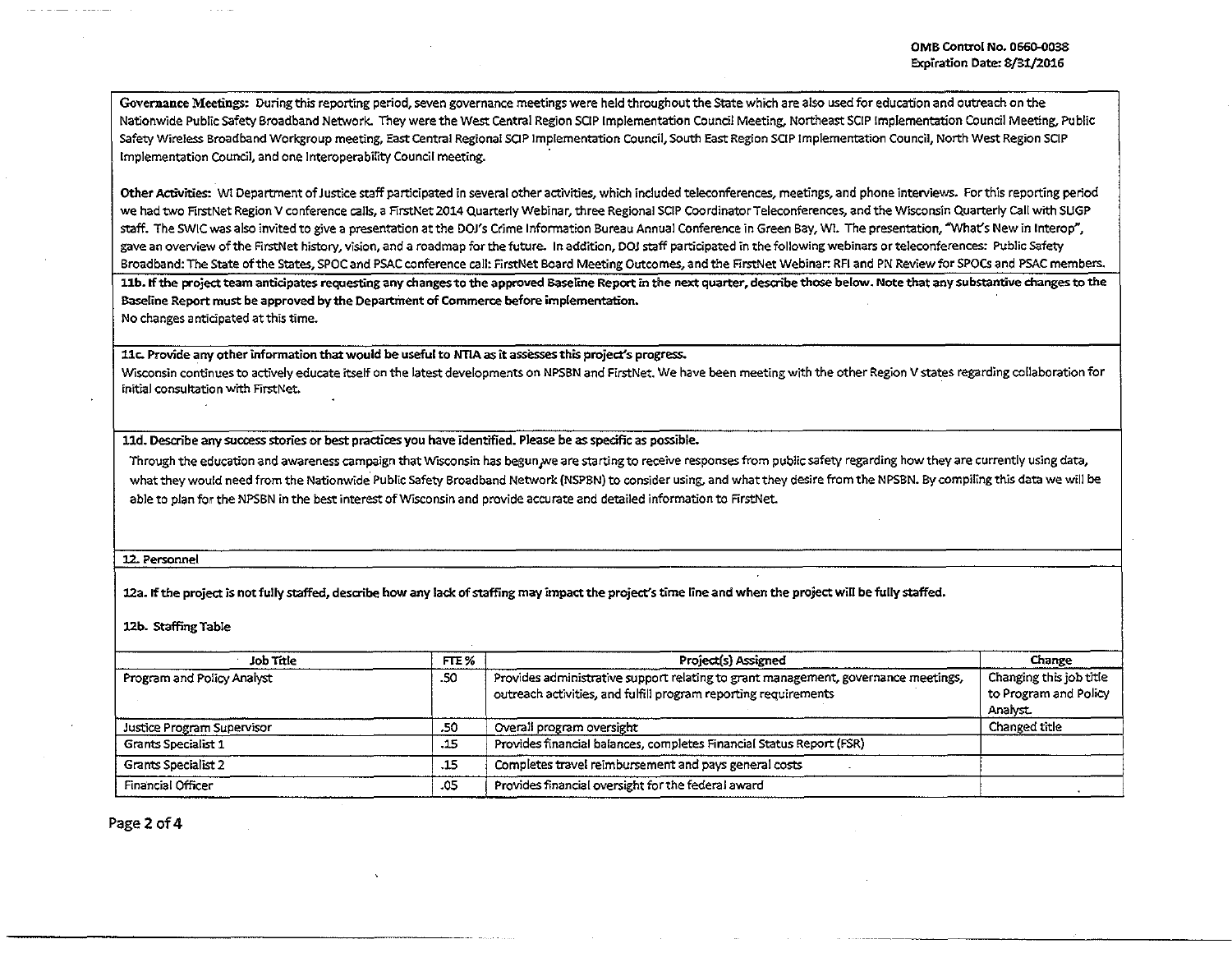## OMB Control No. 066Q.003S Expiration Date: 8/31/2016

| <b>LTE</b><br>.25<br>Provides program support for day to day work and meetings                                                                                                                                                          |                                                                                                                                                                                                                                                                                                                                                                                                                         |                                 |                            |                               |               |            |                                  |                                                 |                        |
|-----------------------------------------------------------------------------------------------------------------------------------------------------------------------------------------------------------------------------------------|-------------------------------------------------------------------------------------------------------------------------------------------------------------------------------------------------------------------------------------------------------------------------------------------------------------------------------------------------------------------------------------------------------------------------|---------------------------------|----------------------------|-------------------------------|---------------|------------|----------------------------------|-------------------------------------------------|------------------------|
|                                                                                                                                                                                                                                         |                                                                                                                                                                                                                                                                                                                                                                                                                         |                                 |                            | Add Row                       |               | Remove Row |                                  |                                                 |                        |
|                                                                                                                                                                                                                                         | 13. Subcontracts (Vendors and/or Subrecipients)<br>The State of Wisconsin has 6 sub-grants reflected within the "Other" category in our budget. Our sub-grants are with the following entities:<br>Dane County \$414,584, North Central WI Regional Planning Commission \$86,985, Calumet County \$172,585, Douglas County \$86,985, West Central WI Regional Planning \$86,985,<br>and the City of Milwaukee \$172,585 |                                 |                            |                               |               |            |                                  |                                                 |                        |
| Name                                                                                                                                                                                                                                    | 13a. Subcontracts Table - Include all subcontractors. The totals from this table must equal the "Subcontracts Total" in Question 14f.<br>Subcontract Purpose                                                                                                                                                                                                                                                            | <b>Type</b><br>(Vendor/Subrec.) | RFP/RFQ<br>Issued<br>(Y/N) | Contract<br>Executed<br>(Y/N) | Start<br>Date | End Date   | Total Federal<br>Funds Allocated | <b>Total Matching</b><br><b>Funds Allocated</b> | Project and % Assigned |
| Unknown at<br>this time                                                                                                                                                                                                                 | Develop training<br>videos and brochures<br>related to broadband<br>for outreach, host 3<br>webinars and 4 two-<br>day regional trainings                                                                                                                                                                                                                                                                               | Vendor                          | N.                         | N                             | <b>TBD</b>    | TBD        | \$500,000                        | $\overline{\mathbf{S}}$                         | N/A                    |
| Unknown at<br>this time                                                                                                                                                                                                                 | <b>Facilitator for Public</b><br>Safety Wireless<br>Broadband<br>Workgroup (PSWBW)                                                                                                                                                                                                                                                                                                                                      | Unknown at this<br>time         | N                          | $\mathbf{N}$                  | TBD           | <b>TBD</b> | \$4,800                          | \$0                                             | N/A                    |
| Unknown at<br>this time                                                                                                                                                                                                                 | Statewide website<br>hosting                                                                                                                                                                                                                                                                                                                                                                                            | Unknown at this<br>time         | N                          | N                             | <b>TBD</b>    | <b>TBD</b> | S5000                            | \$0                                             | N/A                    |
| Six sub-grants                                                                                                                                                                                                                          | Public Safety Wireless<br>Broadband Planning<br>Facilitation                                                                                                                                                                                                                                                                                                                                                            | <b>Subrecipients</b>            | $\mathbf{N}$               | Y.                            | 9/1/13        | 7/30/16    | \$1,020,709                      | SO                                              | N/A                    |
| Remove Row<br>Add Row                                                                                                                                                                                                                   |                                                                                                                                                                                                                                                                                                                                                                                                                         |                                 |                            |                               |               |            |                                  |                                                 |                        |
| 13b. Describe any challenges encountered with vendors and/or subrecipients.                                                                                                                                                             |                                                                                                                                                                                                                                                                                                                                                                                                                         |                                 |                            |                               |               |            |                                  |                                                 |                        |
| We still have limited information directly from FirstNet regarding RFI responses and preliminary internal plans. Given the information available we will continue the<br>education/awareness campaign on areas where we have knowledge. |                                                                                                                                                                                                                                                                                                                                                                                                                         |                                 |                            |                               |               |            |                                  |                                                 |                        |
|                                                                                                                                                                                                                                         |                                                                                                                                                                                                                                                                                                                                                                                                                         |                                 |                            |                               |               |            |                                  |                                                 |                        |

 $\sim$ 

 $\mathcal{L}$ 

Page 3 of 4